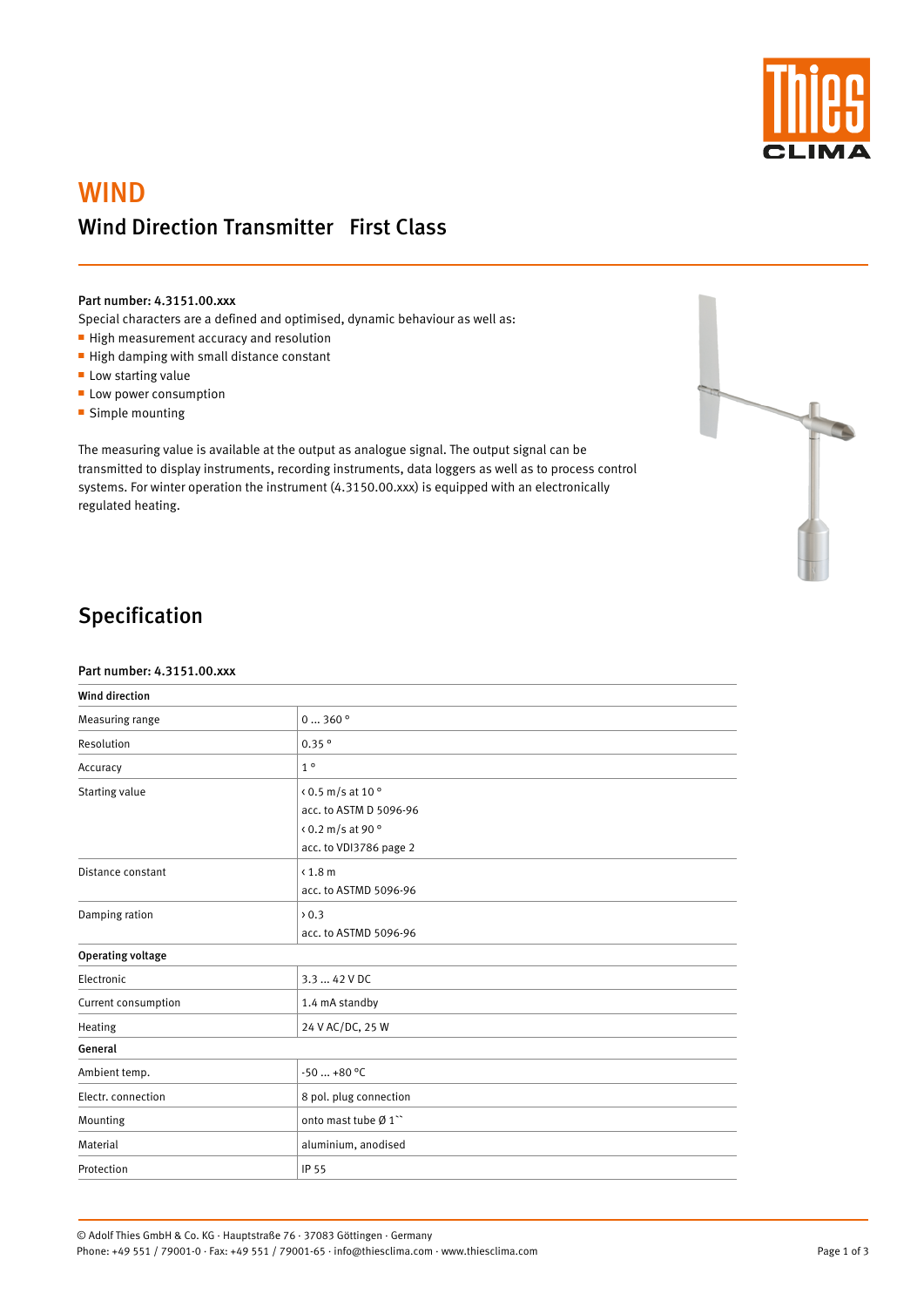

| Dimension     | $\frac{6}{9}$ 450 x 410 mm |
|---------------|----------------------------|
| Weight        | $0.7$ kg                   |
| Fixing boring | $\vert$ Ø 35 x 25 mm       |

### Versions

### As per 4.3151.00.xxx, but:

#### Product number 4.3151.00.140

| Data output analog           |                       |  |  |  |
|------------------------------|-----------------------|--|--|--|
| Wind direction               | 020mA                 |  |  |  |
| <b>Operating voltage</b>     |                       |  |  |  |
| Electronic                   | 15  24 V DC           |  |  |  |
| Current consumption          | approx. 4.5 mA + lout |  |  |  |
| Product number 4.3151.00.141 |                       |  |  |  |
| Data output analog           |                       |  |  |  |
| Wind direction               | 4  20 mA              |  |  |  |
| <b>Operating voltage</b>     |                       |  |  |  |
| Electronic                   | 15  24 V DC           |  |  |  |
| Current consumption          | approx. 4.5 mA + lout |  |  |  |
| Product number 4.3151.00.161 |                       |  |  |  |
| Data output analog           |                       |  |  |  |
| Wind direction               | 010V                  |  |  |  |
| <b>Operating voltage</b>     |                       |  |  |  |
| Electronic                   | 15  24 V DC           |  |  |  |
| Current consumption          | approx. 4.5 mA        |  |  |  |
| Product number 4.3151.00.173 |                       |  |  |  |
| Data output analog           |                       |  |  |  |
| Wind direction               | 05V                   |  |  |  |
| <b>Operating voltage</b>     |                       |  |  |  |
| Electronic                   | 12  24 V DC           |  |  |  |
| Current consumption          | approx. 4.5 mA        |  |  |  |

### Accessories

Product Product name Brief description

Page 2 of 3

© Adolf Thies GmbH & Co. KG · Hauptstraße 76 · 37083 Göttingen · Germany Phone: +49 551 / 79001-0 · Fax: +49 551 / 79001-65 · info@thiesclima.com · www.thiesclima.com